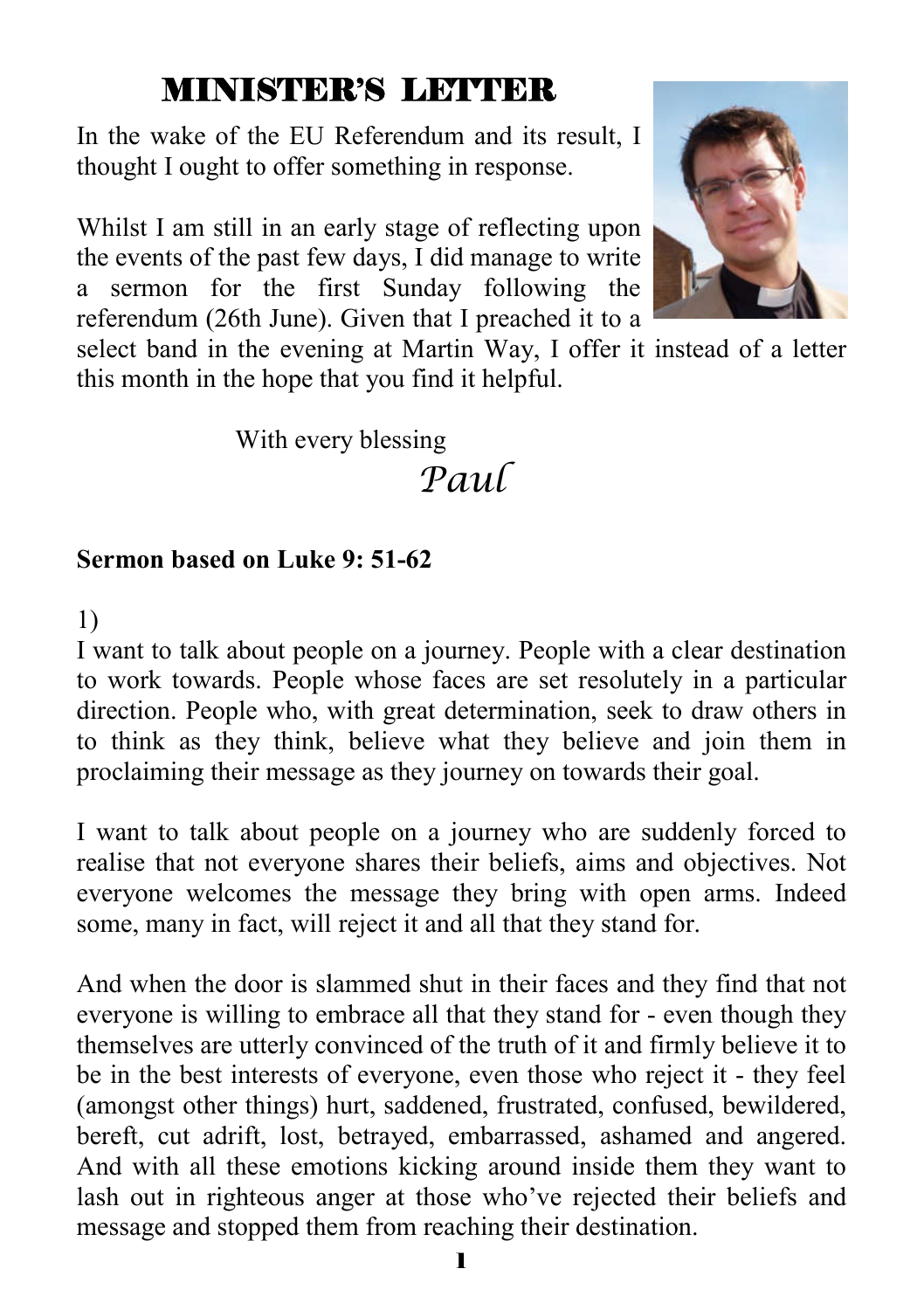Because that's what we do, as human beings, isn't it? When we're feeling hurt and defeated, we want to lash out in one way or another.

2) Do you recognise any of this, anyone? These feelings?

Because this has been the story for roughly half of the population this week, those who voted 'Remain' in the EU Referendum, as the 'Leave' side won by a small majority. And, of course, it's also the story of Jesus' followers as told in that account towards the end of Luke 9. Which is kind of fortunate, for surely it's the gospel of Jesus Christ - the good news of Jesus Christ - that, more than ever perhaps, we need to turn to at this time.

#### 3)

I say this because, whilst something like half of the population celebrates, the other half is bereft. And we find ourselves as a continent, as a country, as people *not* in a place where we're all moving together, our faces set in one direction. Rather, we find ourselves in a place where people are seemingly more divided than ever and moving in varied directions. For this isn't just a story about the UK moving in one direction and the countries of the EU moving in another.

Even if we leave the confusion in Ireland to one side, if Nicola Sturgeon's unsurprising but strong hints are anything to go by, there's every chance that Scotland may soon be heading in a different direction to the rest of the UK. Following David Cameron's resignation, there's a question as to which direction the Conservative Party will move in. And with knives out for Jeremy Corbyn, there has to be at least a question about the future direction of the Labour Party.

There are so many paths in front of us and no set direction of travel as yet. And whilst some view this as exciting and full of possibility, others find it confusing and worrying. And that's going to be the case for some in this room. For it'd be very surprising indeed if everyone here has voted the same way.

#### 4)

Amongst those who voted 'Leave' there will, of course, be some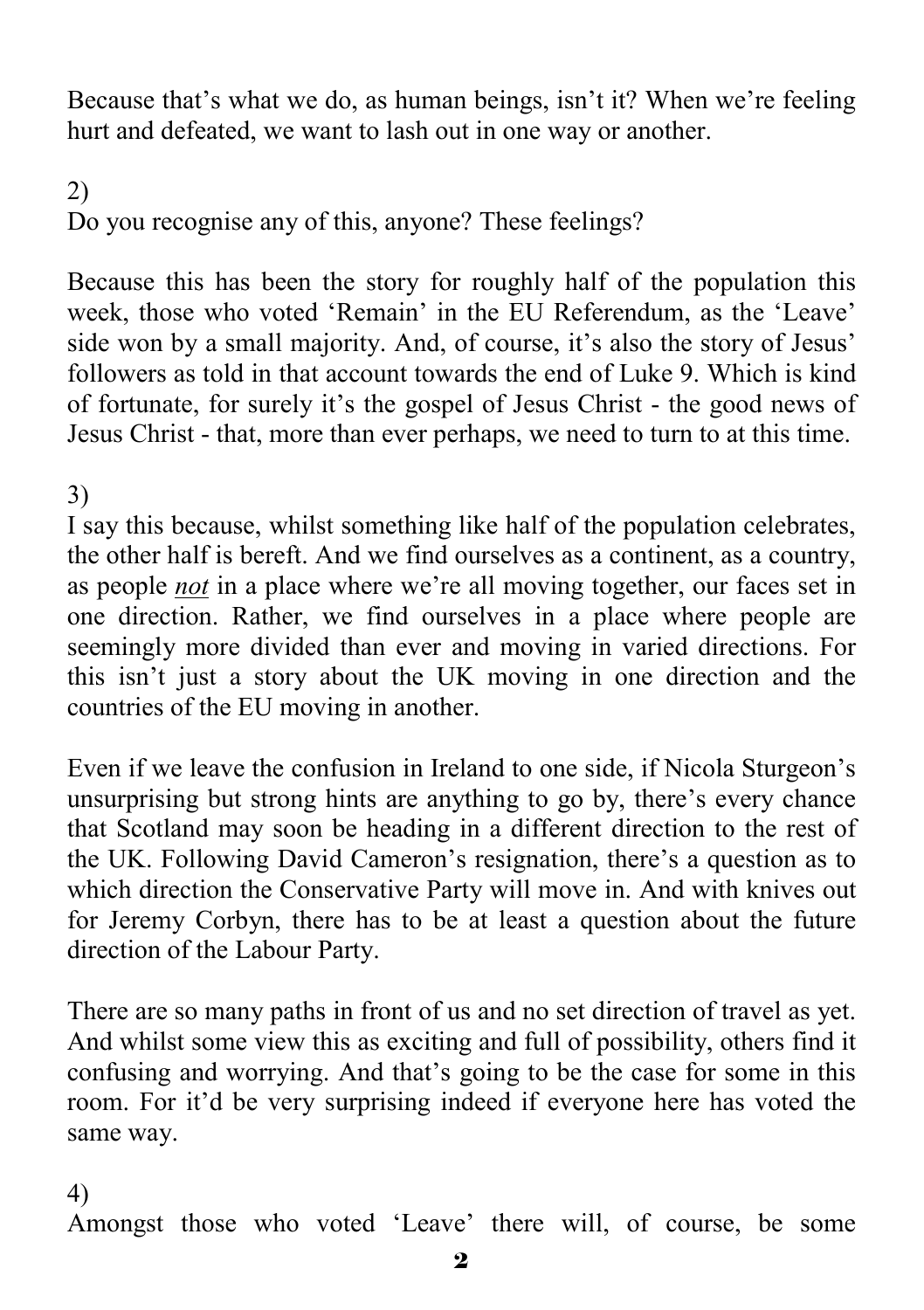jubilation. Some, I know, woke up the next morning thinking, 'What have I done?' (because they never expected to win) but many will be thrilled. "I've got my country back" is a cry that has been heard in more than one tv/radio interview in recent days (not that I've got any clue as to what that actually means). But on the 'Remain' side there've been a whole range of reactions. And I can talk about this because I think I've experienced most of them.

Now I've heard it said that those of us who voted 'Remain' should just accept the result and move on. And I do accept it. But the moving on bit is more tricky - as it undoubtedly would have been for those who'd voted 'Leave' had 'Remain' won. (You may have heard that over 3 million people have signed a petition calling for a second referendum because a 60% majority wasn't achieved and turn out was less than 75%. Well, that petition was created by a 'Leave' campaigner before people went to the polls!)

But in any case, for reconciliation to ever take place, there first has to be a period of reflection, sharing and listening. Those with grievances have to be allowed to give a voice to their true feelings. It's absolutely necessary to allow people time and space to vent their frustrations.

At some point though (and I don't think I'm quite there yet), we have to reach a place where all are able to ask, 'What next?'

#### 5)

For those of us in the Church, it might seem simplistic or trite to say it, but - what else can we do but turn to God in prayer and turn to the scriptures for guidance?

Not yet perhaps, but in time - when people are ready, this story in Luke 9 that we've heard today, mightn't be a bad one to turn to.

For, after all the righteous anger - to which Jesus says, 'Come on, don't be silly' - Jesus points out that the future was always going to be especially uncertain for those who'd follow him. He then instructs his followers not to waste too much energy on, or to be too distracted by, looking back -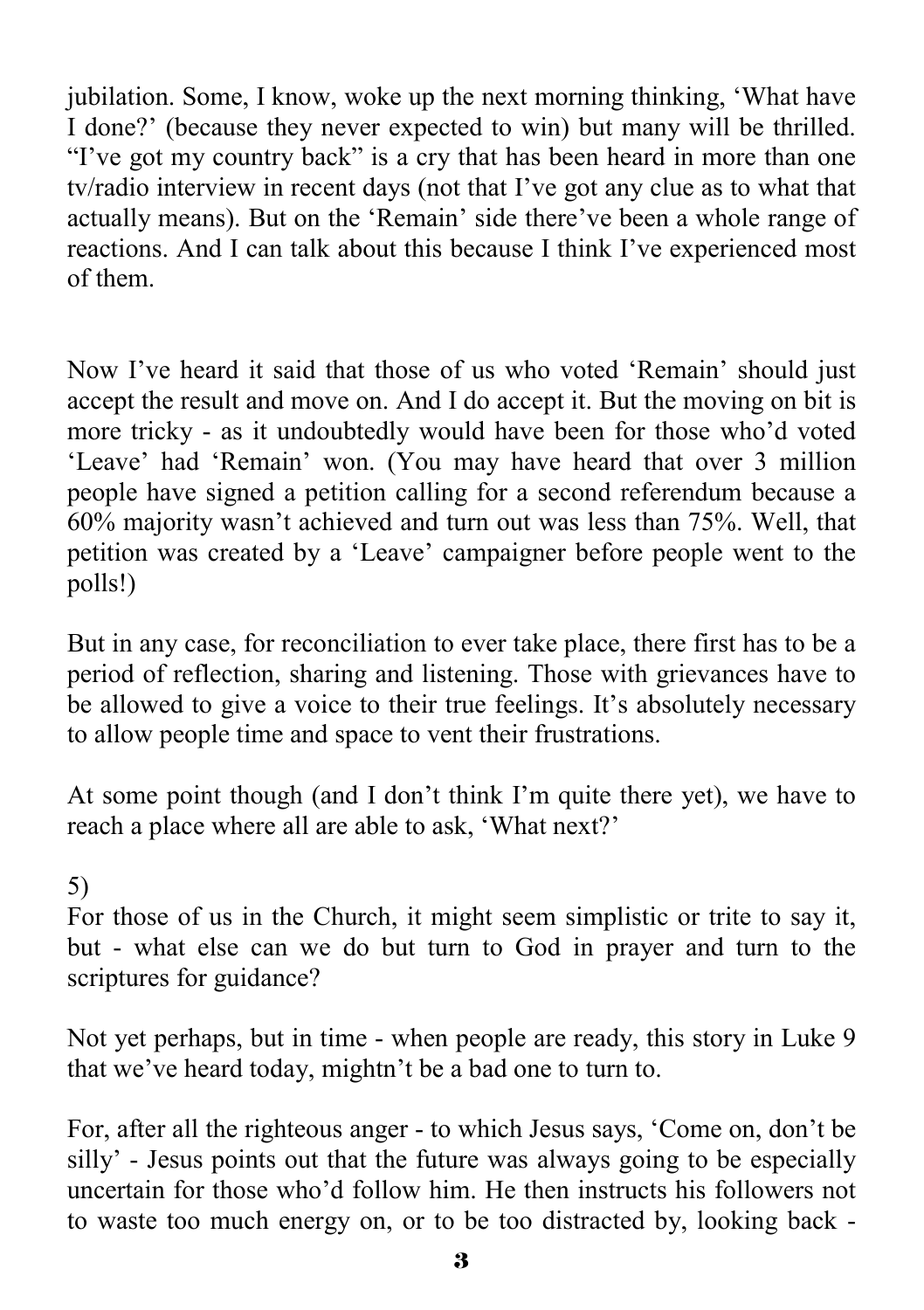even if we're tempted to do so because of deep feelings of grief and loss and severed relationships. Our task, Jesus says, is to proclaim the Kingdom of God. Not proclaim Great Britain. Not proclaim the European Union. Proclaim the Kingdom of God. God's new world, that place where there is good news for the poor, liberty for the captives and justice for the oppressed.

And surely that's what we have to do now more than ever. That people will deliver on the promises they made during the referendum debate has to be at least questionable. And those hurting people in communities up and down this land who for too long have felt overlooked and disenfranchised and who believe that life is going to be somehow different and better for them - well, whether that turns out to be the case for them or not (but let's hope it is), they're the kind of people that God has always declared a profound interest in.

Proclaiming isn't, in Jesus-speak, just about telling people what to believe. And thank God for that, we might think - we've all had more than enough of that of late. Proclaiming includes showing, demonstrating, revealing.

Jesus is calling us to move alongside people and, when given the opportunity, to share in their lives: listening to, talking with, learning from one another - embracing one another in the way that Jesus and his first followers longed to be embraced themselves.

And surely that's all we can do. That's all we can do. However we all voted within this church community, however we feel about the result, it remains our shared task to set our face resolutely in this direction, continuing to walk alongside one another, working for healing and reconciliation here in this place and beyond.

We've already answered the call to follow Jesus. This is the shared path we've already committed ourselves to walking. This perhaps is all that we need to remember today - praying that, in time, we may find the grace and courage to do so.

*Paul Timmis*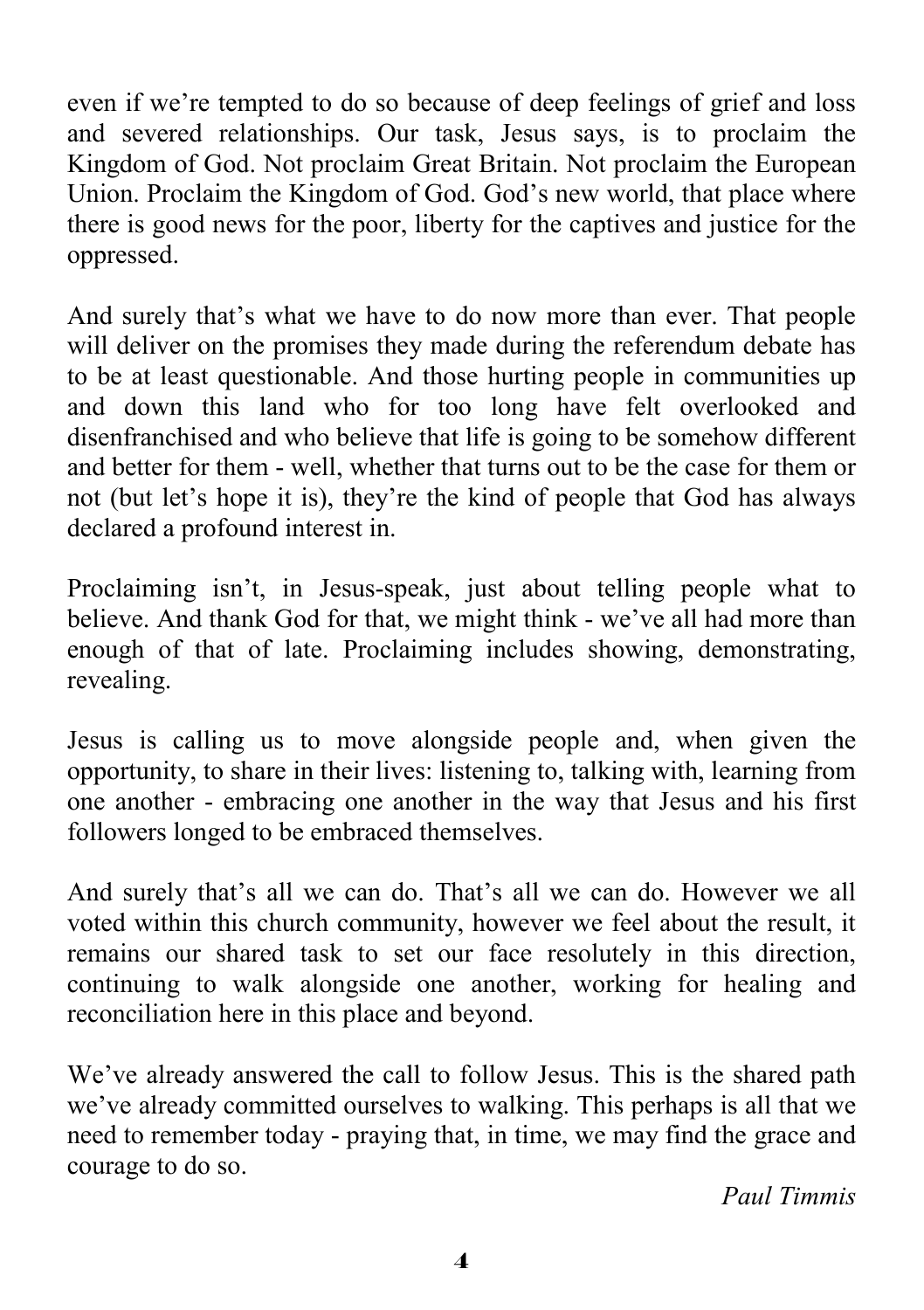# SPRING AND CRAFT FAIR

A great day was had by everyone who attended the Spring and Craft Fair on Saturday 28<sup>th</sup> May. A big thank you to everyone who helped in making the day go well, I will not list everyone but you know who you are. The rain did not spoil the event too much, most of the stall holders have reported back to me how much they enjoyed the event at our lovely church, yes they were the words used by them. Several stall holders have said to be sure to let them know

if we ever hold a similar event again. We also had a compliment on the coffee served, saying it was the best coffee they have ever had at a function, they even asked for name and brand of coffee!

It was pleasing to see a lot of new faces attending the event, hopefully that was because the event was advertised on Radio Jackie, also the Guides delivered leaflets in their roads which no doubt contributed to the new faces. The Rainbows and Frogs Club also gave notices out to the people that attended, so thank you to all the organisations that spread the word.

We made a total of £1,052.24 towards the Flush Fund, so thank you once again to the Flush Fund Girls and all the able



bodied men that helped as well.

*Sylvia Baxter*







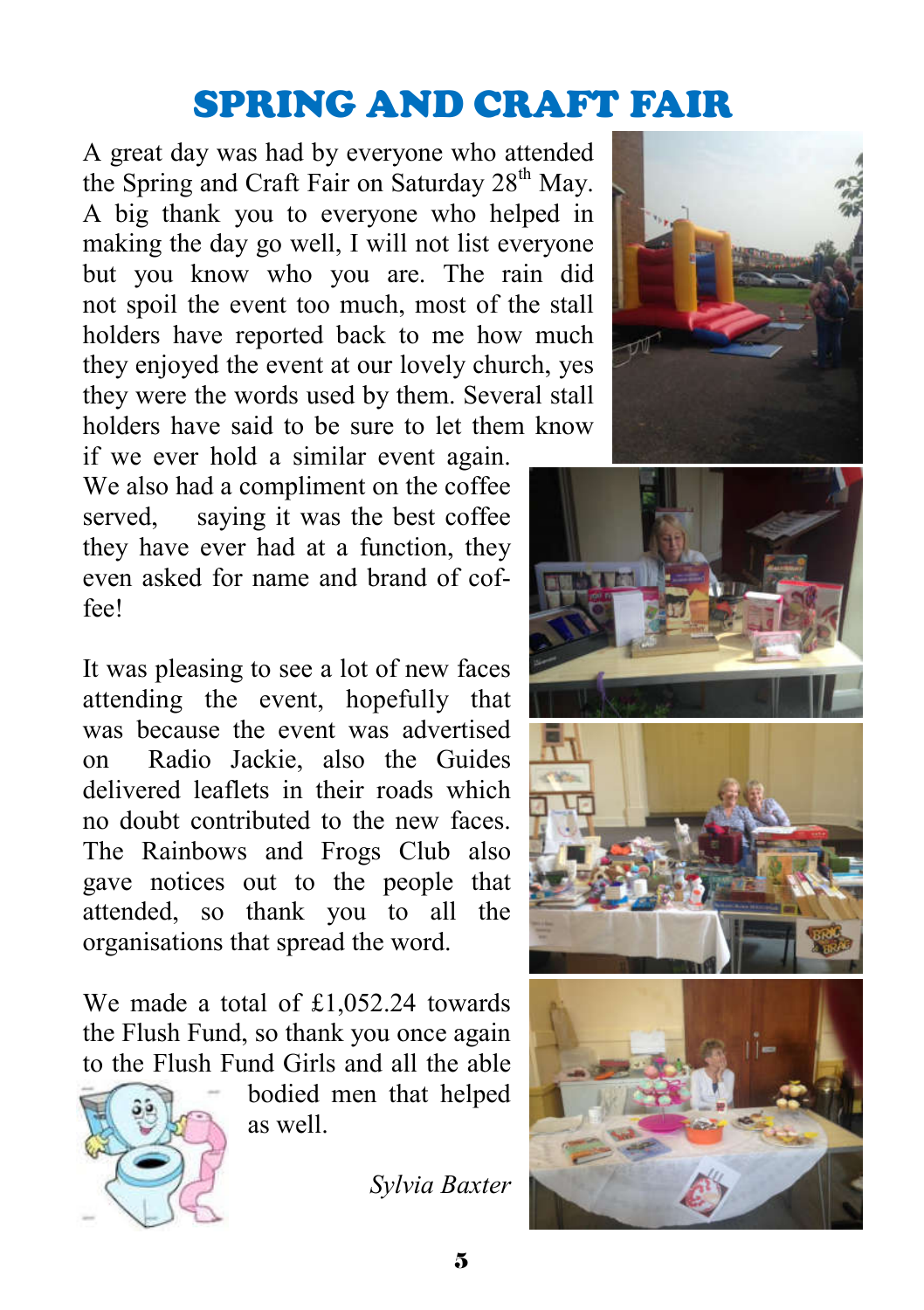

# **Forever Living Products**

**The Aloe Vera Company** 

#### **BRING ALOE INTO YOUR LIFE**



- **Beneficial for:** \*Healthy Digestive System \*Skin Disorders
	- \* Arthritis
	- \* Asthma
	- \* Bowel Dysfunction
	- \* Blood Cholesterol
	- \* Diabetes
	- \* High Blood Pressure and many more.







# **Young, Old or Middle-aged Pure Aloe Gel will do you good**



#### You can't change your life if you don't change your thinking



**For further information contact: Mike Fuwa Tel: 07956 369579 Email: mfuwa@blueyonder.co.uk** 

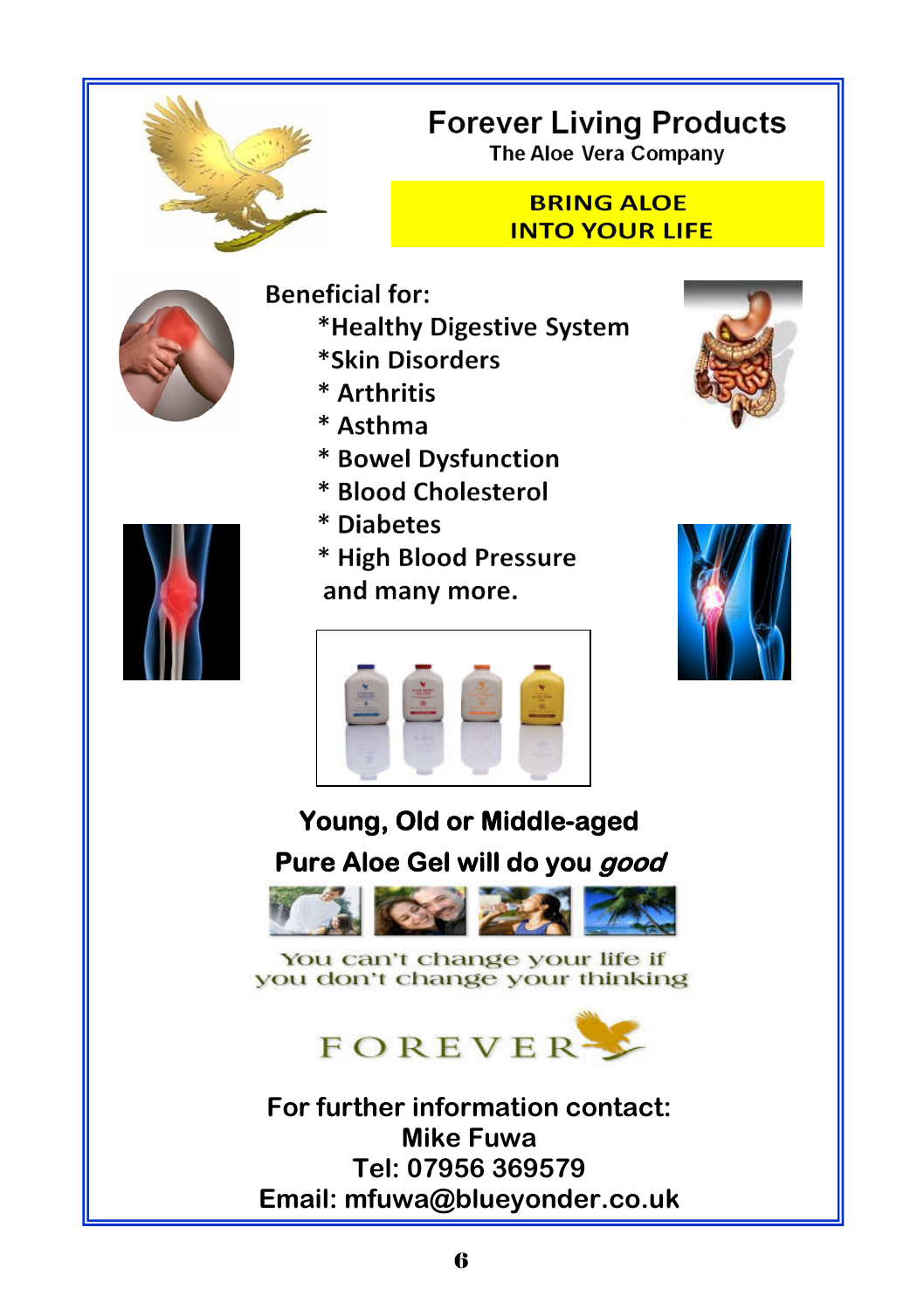

Gung Ho was great fun. Shame I couldn't do the inflatables but I walked some of the course. Well done to the Gung Hopers who did the course and made it over all the obstacles (in some cases more than once)

Thanks for all your donations for Mind and Macmillan, we have raised over £500 for these worthy charities.

*Anne Marie Pallister*









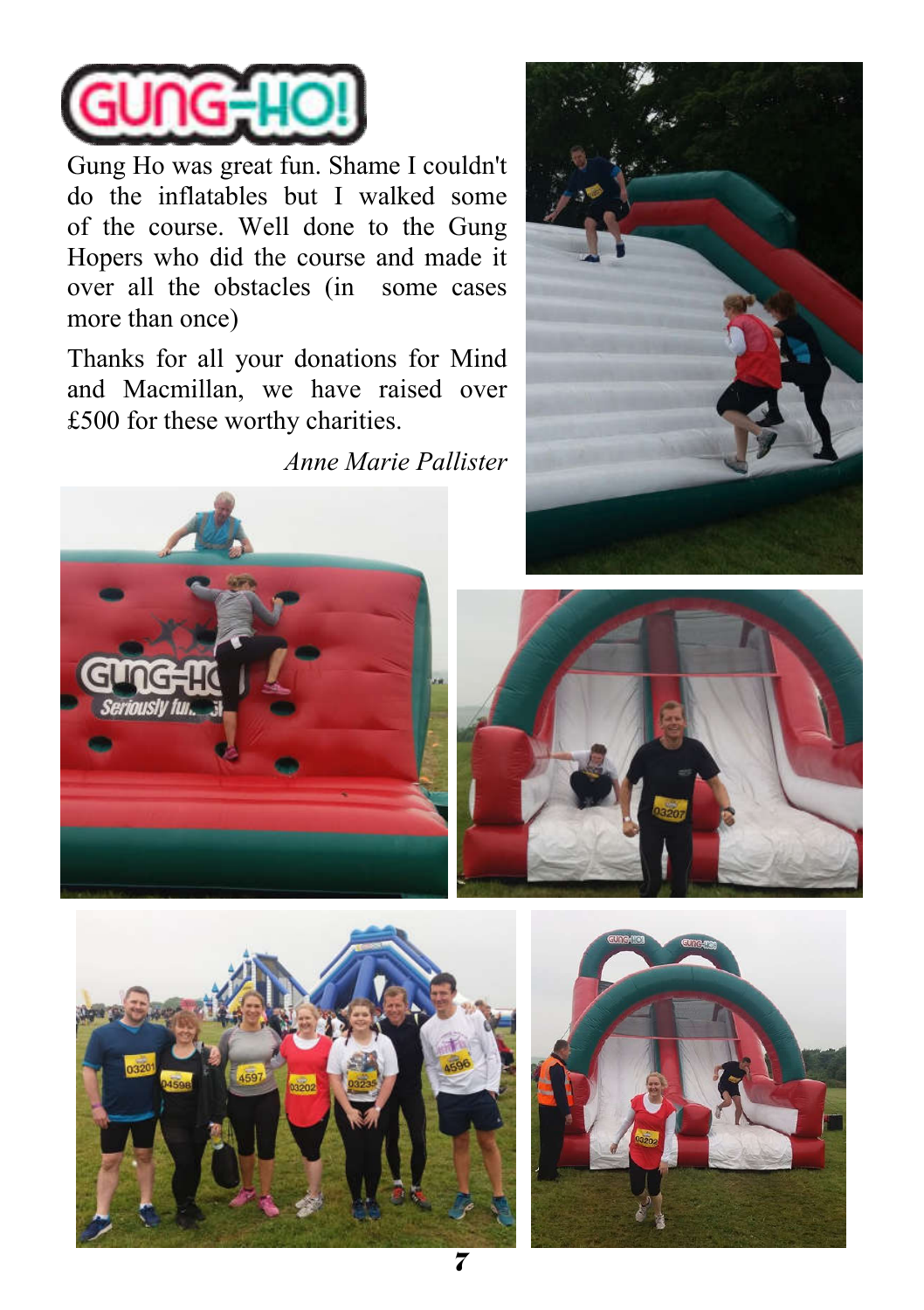

#### Care for Uganda Update

Later this month I together with Emily Bacon, Phoebe Pallister and Rebecca Smith, (all members of our Young

People's Fellowship) and nine other people from Clevedon and Swansea South Wales will be visiting Bbowa (Home of Care for Uganda) within the Buganda Kingdom in Uganda.

Although we will only be there for 10 days we will not be having a holiday as each day will involve activities of one kind or another, e.g. organising and taking part in school sports days, constructing tippy taps, helping to fit mosquito nets, visiting some of the sponsored children and of course the obligatory trip to the equator - plus many other activities.



This being the first time that the girls have visited Uganda I am sure they will find it very

strange, but also very exciting and challenging. They will I'm sure come back full of story's and hopefully wanting to tell everyone about their time in Uganda (together with lots of photos).

I know from my first time there how I fell in love with the people and the country and I'm looking forward to meeting some of the people again and hopefully I will get to meet Joseph the teenager I'm sponsoring.

The part I will not be looking forward to is the flight out and the flight back. As British Airways no longer fly to Uganda we have had to find another airline who will take us for the same (or near same) price so we will be travelling with Turkish Airlines and in doing so our travel time will be 15 hours against  $9\frac{1}{2}$  hours when we previously travelled with BA. However to keep travel cost to a minimum we have no alternative because Care for Uganda would have less money to use on all the projects they are involved in.

I know that several people in our church are together sponsoring 3 children (Jannifer Nakiwala Kisaakye, aged 6, Samuel Sekamate, aged 12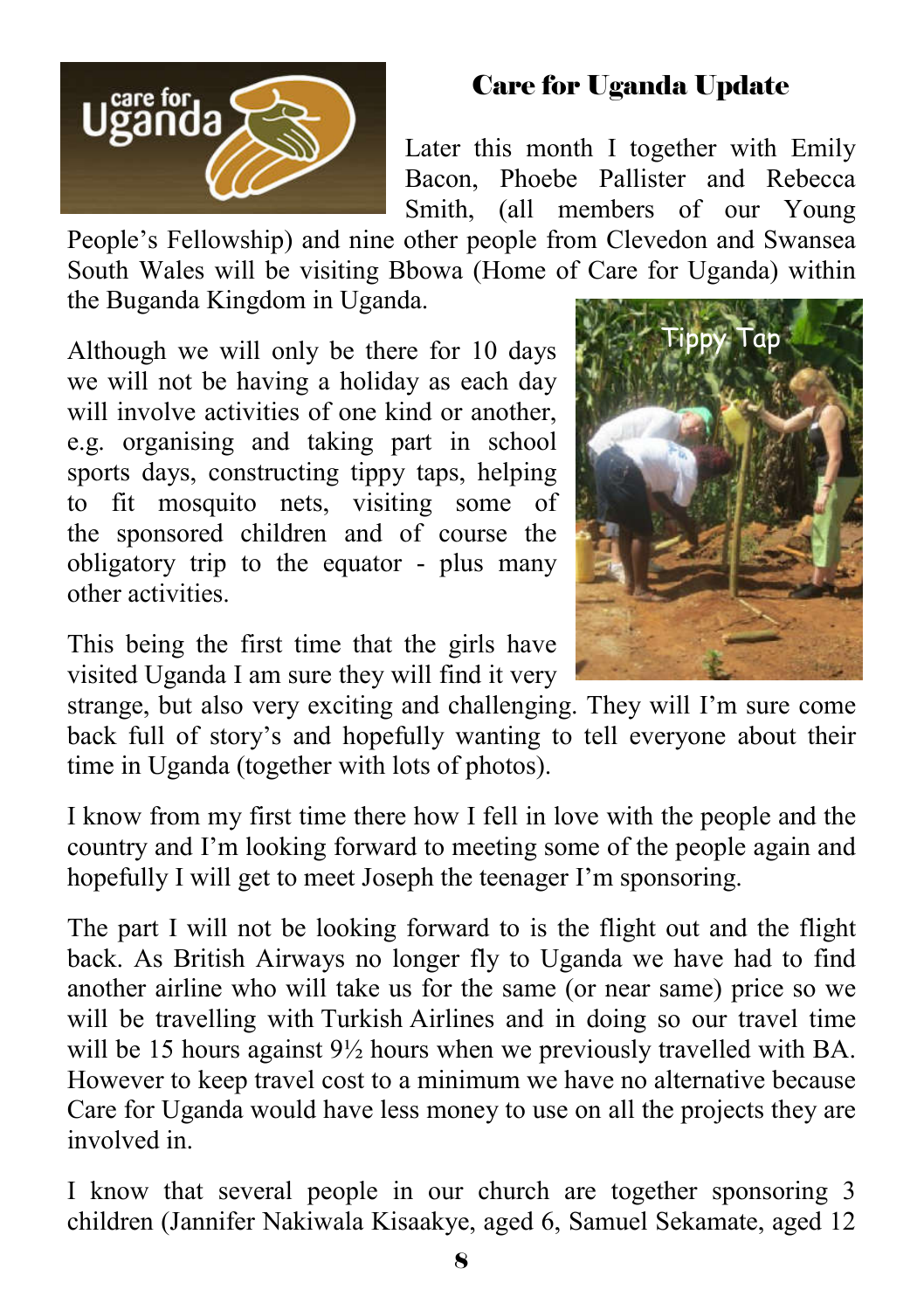

and Sarah Nanfuka, aged 11) and Andy has sent a letter to me to share with all at Martin Way.

So I will leave you to read the letter and I would like to finish with my wish / hope for you that you also will have a great time over the summer time - be on Holiday or like us meeting new people and having an experience of a life time.

#### *Tony Loft*

First, I would like to thank you for your ongoing support for the work of Care for Uganda. As you may know, I regularly visit Uganda with various teams so have the opportunity to see many of the children on our sponsorship programme. I can assure you that your sponsorship is making a difference.

For most children in Uganda, their education is sporadic. They are sent to school when their parents or guardians have some money but this is always only part payment for the term. Once this money is used up, the children are sent home from school until they can afford to pay more towards the fees. Sponsorship means that your children are able to attend school regularly. This obviously has an impact on their learning and performance.

Many things in Uganda are not straightforward. For example, on my recent trip to Uganda with a medical team, we went to visit Lawrence who is sponsored by a friend of one of the team members. When we arrived at his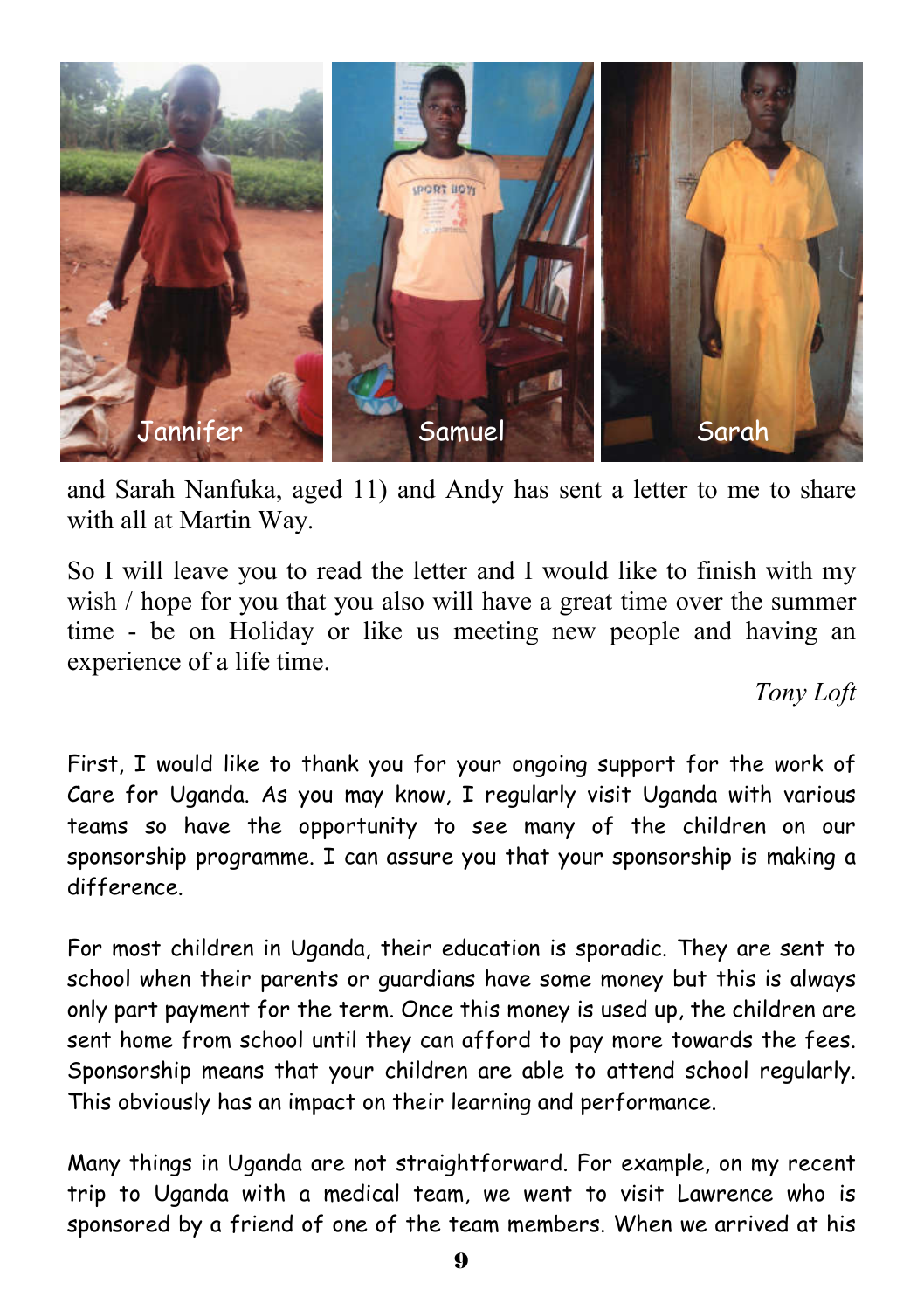home, we discovered that they hadn't been able to afford to pay the rent so had moved to a cheaper property. We then had to ask around to try to find out where they had moved to. Fortunately, we went to the new area and managed to trace Lawrence. He is now having to walk quite a long way to attend school, but next term he will transfer to a school which is nearer to his new home. His mother is extremely grateful for the help she is receiving through sponsorship.

Annette, one of our Field Officers, regularly visits the schools to check on the progress of sponsored children and most of them are progressing well. In a few cases where the progress isn't so good, Annette seeks to find out the reason which means we are then able to try and address the issues.

Our community sponsorship programme helps to pay for various projects Care for Uganda operate: providing mosquito nets, solar lights, breeding livestock, energy saving stoves, afro-pads, tippy taps and keyhole gardens. The community members are grateful for those interventions and regularly talk about the difference these things make to their lives.

We started proving solar lamps because we discovered that some people were not using mosquito nets, as they were scared that they would catch fire when they used their kerosene candles. Sadly, I saw a child in a health centre with quite severe burns. The risk of malaria is so great that we wanted to try to help in these situations. Travelling around the area, it was thrilling to see many solar lamps being charged. This means that people can now use mosquito nets without fear of fire and burns. This project is being very well received.

Your sincerely Andy Pilcher - CEO

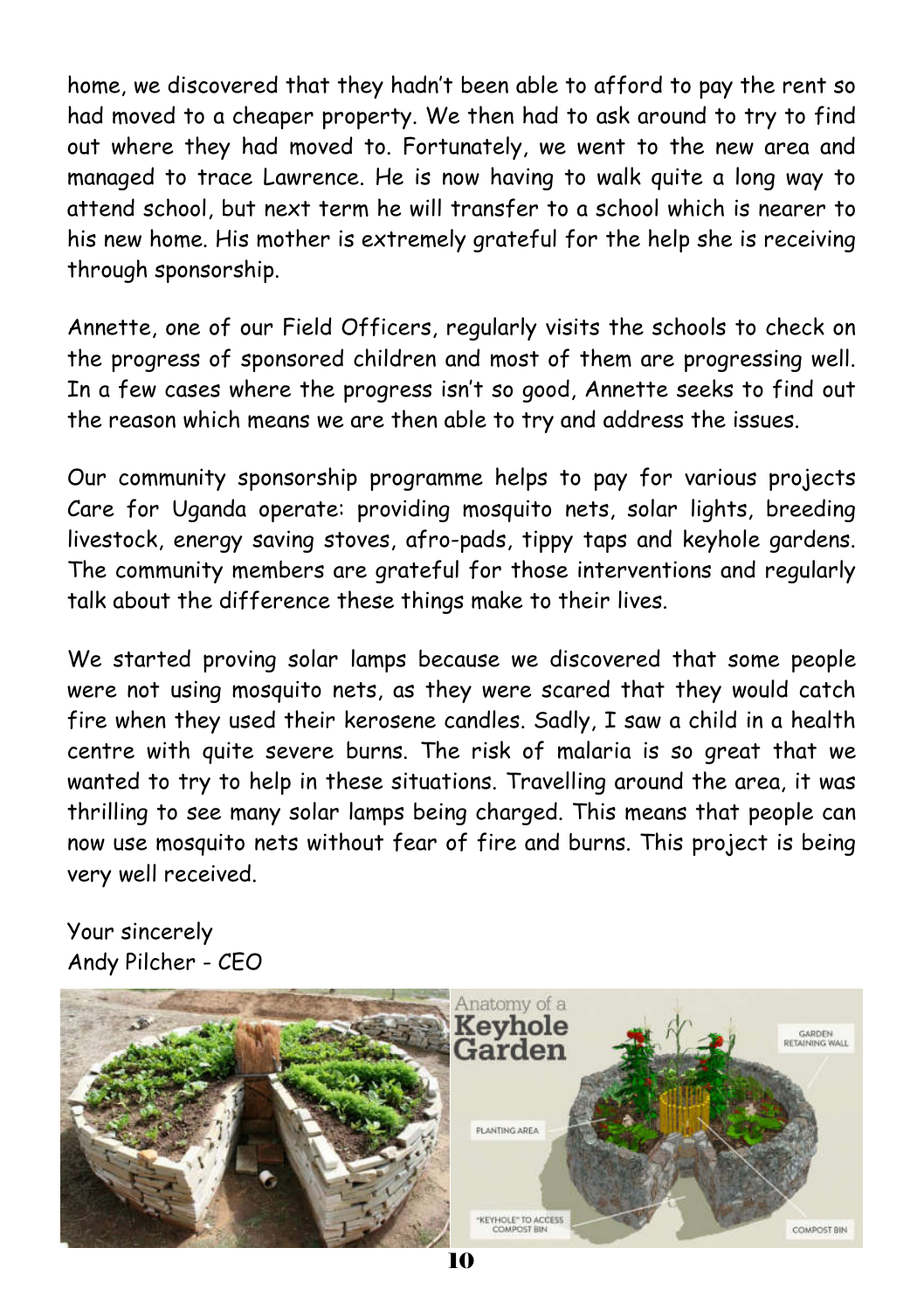

It was Refugee Week 20th-26th June. With everything else happening in the world at the moment, it's more important than ever that we take a week to remember the plight of refugees.

One of the many reasons the people you will see in media coverage are fleeing their homes is because they cannot practice their religion freely. A new UNHCR report says more people are being driven from their homes by wars and persecution than at any time since records began, and 24 people are displaced every minute. Our Real Change for Refugees campaign is focused on this idea: that while it's important that we care for refugees by meeting their practical needs, it's also vital to tackle the issues that forced them to flee in the first place.

Mayss, for example, was a teacher in Syria until Daesh came to her school looking for 'the Christian'. Though she was able to escape thanks to the quick thinking of a colleague, the pressure increased on Mayss' family. Eventually they were forced to flee to Lebanon, where they're currently awaiting resettlement in another country. Mayss' story is just one of many – this Refugee Week, please remember Mayss and the thousands of people like her who cannot return to their homes.

Finally, we are pleased to inform you that news that Egyptian human rights defender Mina Thabet has been released on bail. You may remember from last week's email that Mr Thabet, who specialises in Coptic and minority rights, was arrested on 19th May. Last week, we shared his concerns about the deterioriating state of human rights in Egypt: "the course of justice in Egypt saddens me a lot, not only because of what I'm going through, but because the situation has deteriorated". Let's thank God for Mr Thabet's release and pray for the many other human rights defenders who are at risk in Egypt.

In summary, please pray: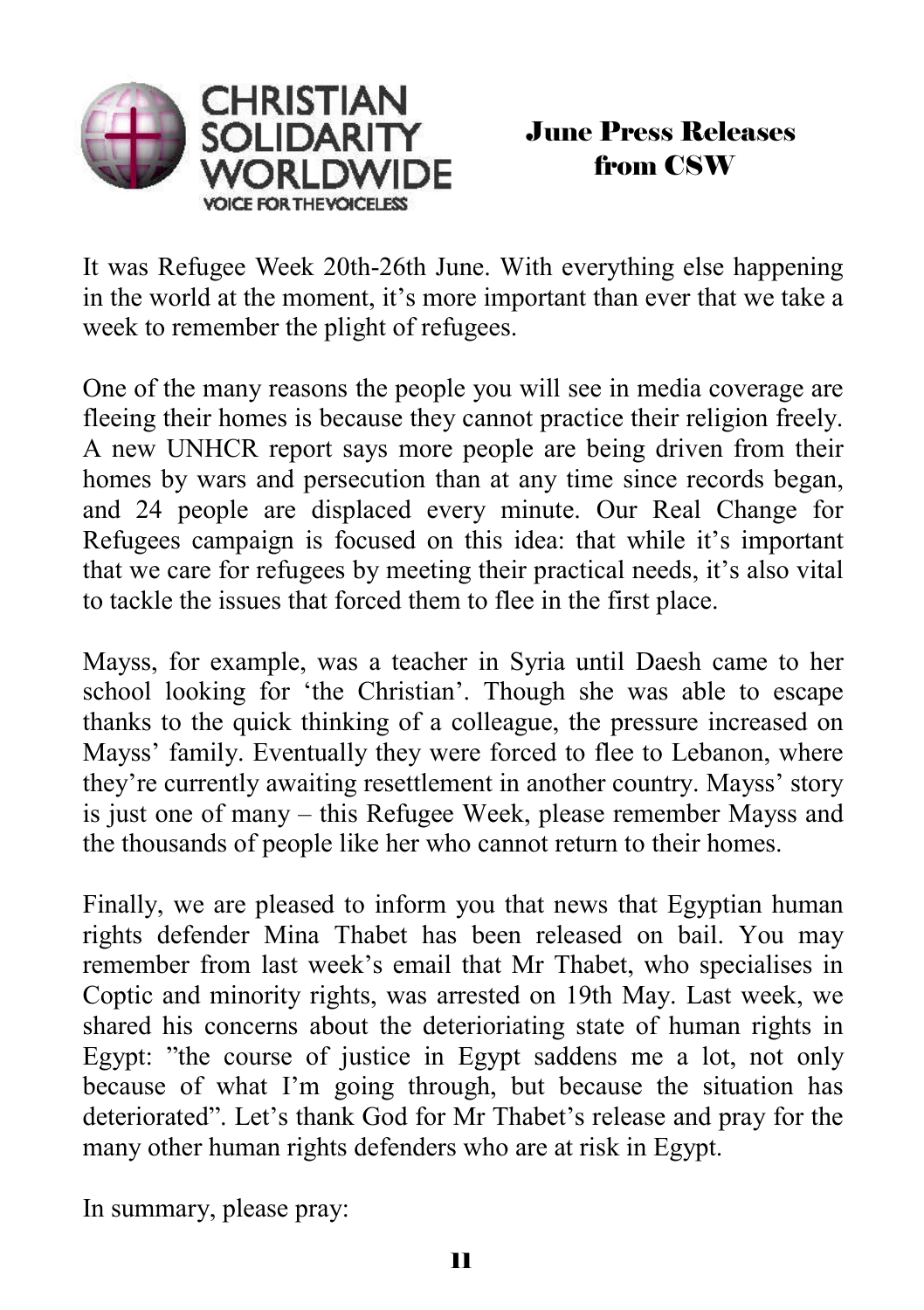- For safety for the many refugees who have fled their homes, and an end to the violence that forced them to flee;
- That Mayss' family and others like them would find a permanent home soon;
- Thanking God for the release of Mina Thabet and asking that the charges against him would be dropped;
- For Mr Thabet's mental and physical health as he recovers from his imprisonment.

This week, please pray:

- Thanking God for the opportunities CSW has had to make recommendations for tackling the refugee crisis;
- That the Real Change for Refugees campaign would be successful in highlighting the need to tackle the refugee crisis at its roots;
- That the UK, US and French governments would use their positions in the UN Security Council to push for an international investigation into allegations of genocide against religious minorities in Syria and Iraq; That the UN would take appropriate and decisive action on behalf of Syrian civilians;
- For the release of all of the women and young girls from religious minorities who have been abducted by Daesh (Islamic State);
- That God would bring an end to the violence being committed by Daesh across the Middle East and North Africa; For peace, hope and safety to return to every nation affected by extremist violence.

Thank you for your continued support and prayers.

The CSW team 0845 456 5464 admin@csw.org.uk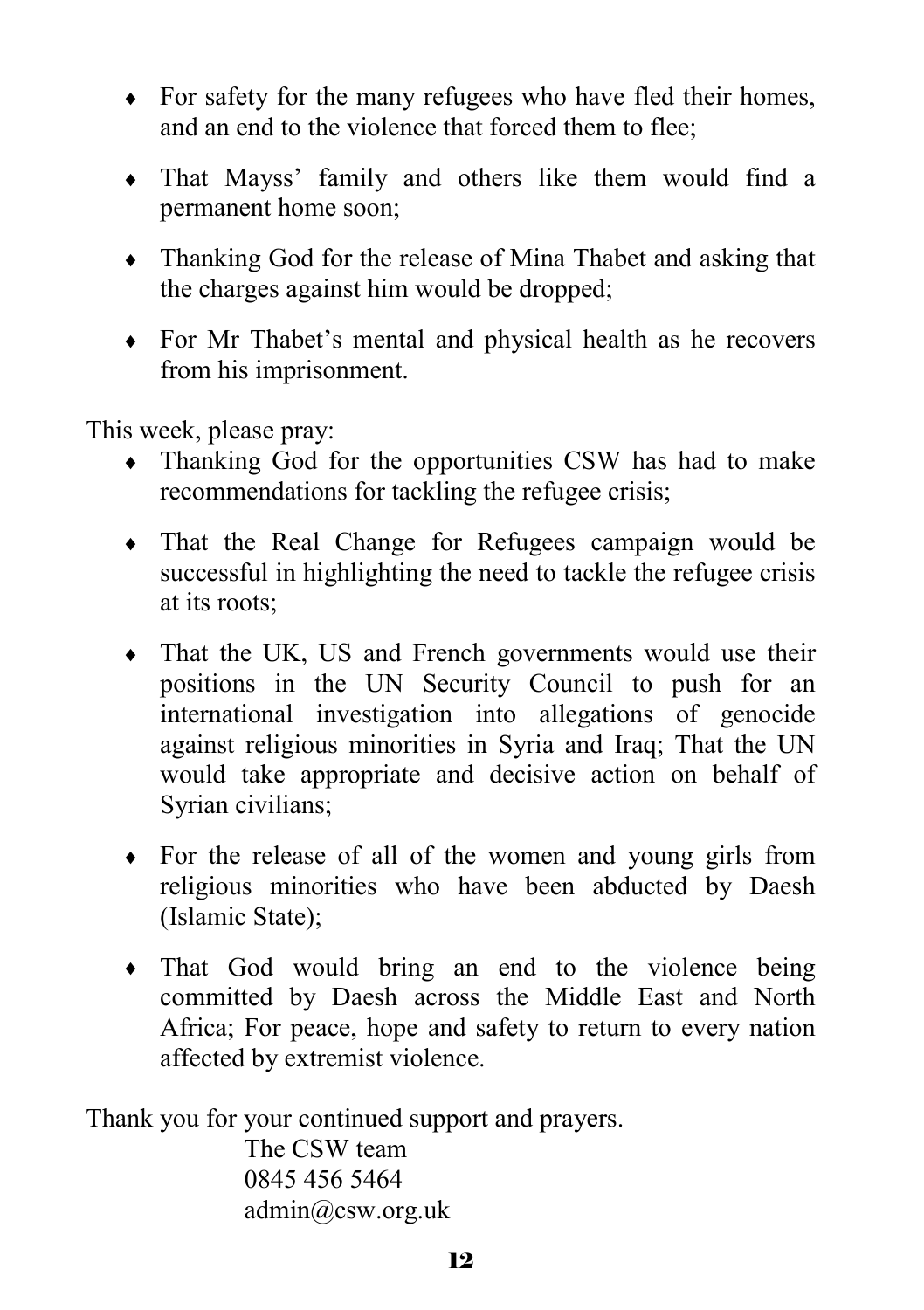#### Extreme Rumour

 *Taken from: Extreme devotion, the voice of the martyrs from the co-authors of Jesus freaks. Serious followers of Jesus pay a price, and extreme followers often pay the ultimate price. Each story is true.*

#### ROMANIA : AN IMPRISONED PASTOR

**"Is is amazing how you can see Jesus in the face of other believers. Their faces shine, and it was quite an achievement for the glory of God to shine on the face of a Christian in Communist jails. We did not wash -- I had not washed for three years -- but the glory of God shone from behind the crust of dirt. And they always had triumphant smiles on their faces," wrote an imprisoned pastor.**

"I know of other Christians who were released from Communist prisons, such as I was. Like them, I was stopped several times on the street by passer-by asking, 'Sir, what is it in you? You look like such a happy man. What is the source of your happiness?' I told them that it came from many years in Communist jails suffering for my Saviour.

"They could not understand this because they could not think beyond the difficulties of their own lives. They had not learnt to walk in the Spirit and to experience the presence of God. Many would think, 'If only you knew what a life I have -- a husband who batters me, a wife who nags, and children who break my heart.' There are many material difficulties and tempests in your soul. But what of them? How are they to compare with the joy of knowing Jesus?"

*What Jesus gives, no one can take away. He gives us joy in the presence of the Holy Spirit within us. And though our circumstances may grow dim and dark, our joy still shines. Even the darkest dirt from three years in a Communist prison cannot disguise Christian joy. We are not necessarily happy for our affliction. We are not glad for our sorrow. Yet we remain joyful because of Christ's presence within our sorrow. Have you lost your sense of joy? You realise no one can take your joy from you. If it is missing from your life, it is because you willingly gave it up on account of your circumstances. Ask God to restore your joy in him today.*

You will rejoice, and no one will take away your joy. (John 16:22)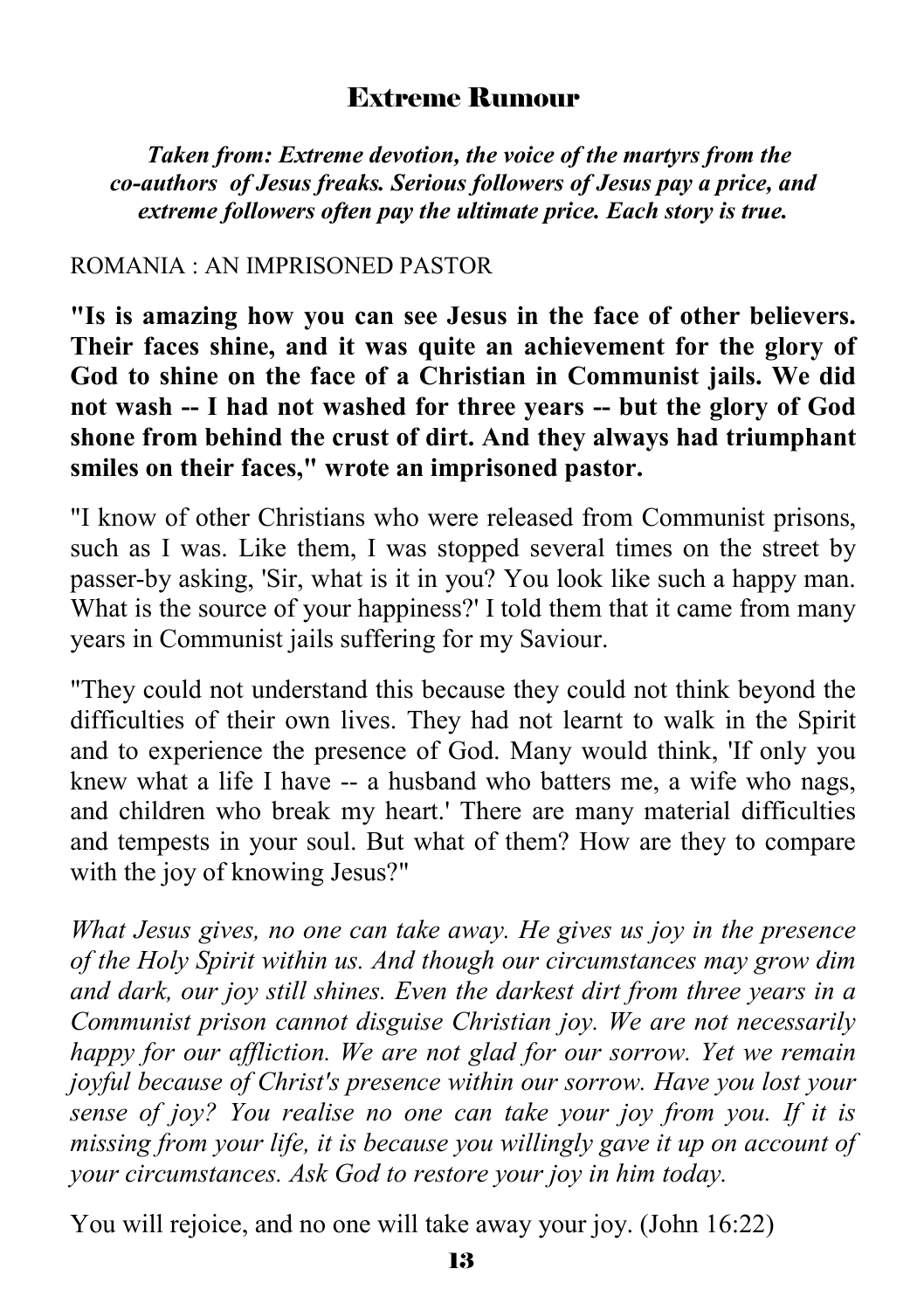

# **CHURCH DIARY**

| Fri      | $\mathbf{1}$ | $12.30 \text{ pm}$      | Luncheon Club                                  |
|----------|--------------|-------------------------|------------------------------------------------|
|          |              | Sun 3 10.30 am          | Morning Service led by Valerie Ashcroft        |
|          |              | Tue $5 \t10.30$ am-noon | Coffee and Chat                                |
|          |              | 8.00 pm                 | Time for Prayer                                |
| Sun $10$ |              | $10.30$ am              | Communion Service led by Rev Paul Timmis       |
|          |              | Mon $11$ 2pm-5pm        | Afternoon House Group Social                   |
|          |              | Tue 12 10.30am-noon     | Coffee and Chat                                |
|          |              | 8.00 pm                 | Time for Prayer                                |
| Fri      | 15           | $12.30 \text{ pm}$      | Luncheon Club                                  |
| Sun $17$ |              | $10.30$ am              | Café Worship led by Rev Paul Timmis            |
|          |              | Tue 19 10.30am-noon     | Coffee and Chat                                |
|          |              | $7.00 \text{ pm}$       | Men's Supper Club - Summer Social with Friends |
|          |              | $8.00 \text{ pm}$       | Time for Prayer                                |
| Sun $24$ |              | $10.30$ am              | <b>Morning Service</b>                         |
|          |              | $6.30 \text{ pm}$       | Communion Service led by Rev Paul Timmis       |
|          |              | Tue 26 10.30am-noon     | Coffee and Chat                                |
|          |              | $8.00 \text{ pm}$       | Time for Prayer                                |
| Sun $31$ |              | $10.30$ am              | Morning Service led by Rev Chris Morley        |

*Please refer to the Website (www.martinway.org.uk) or Weekly Notice Sheet for any additional information*

 $\longrightarrow$  < 0 >  $\longrightarrow$ 

The Afternoon House group are holding their social afternoon tea on Monday 11th July 2 - 5pm at 93 Aylward Road, SW20 9AJ. All are welcome to join us.

*Gwen Wildman*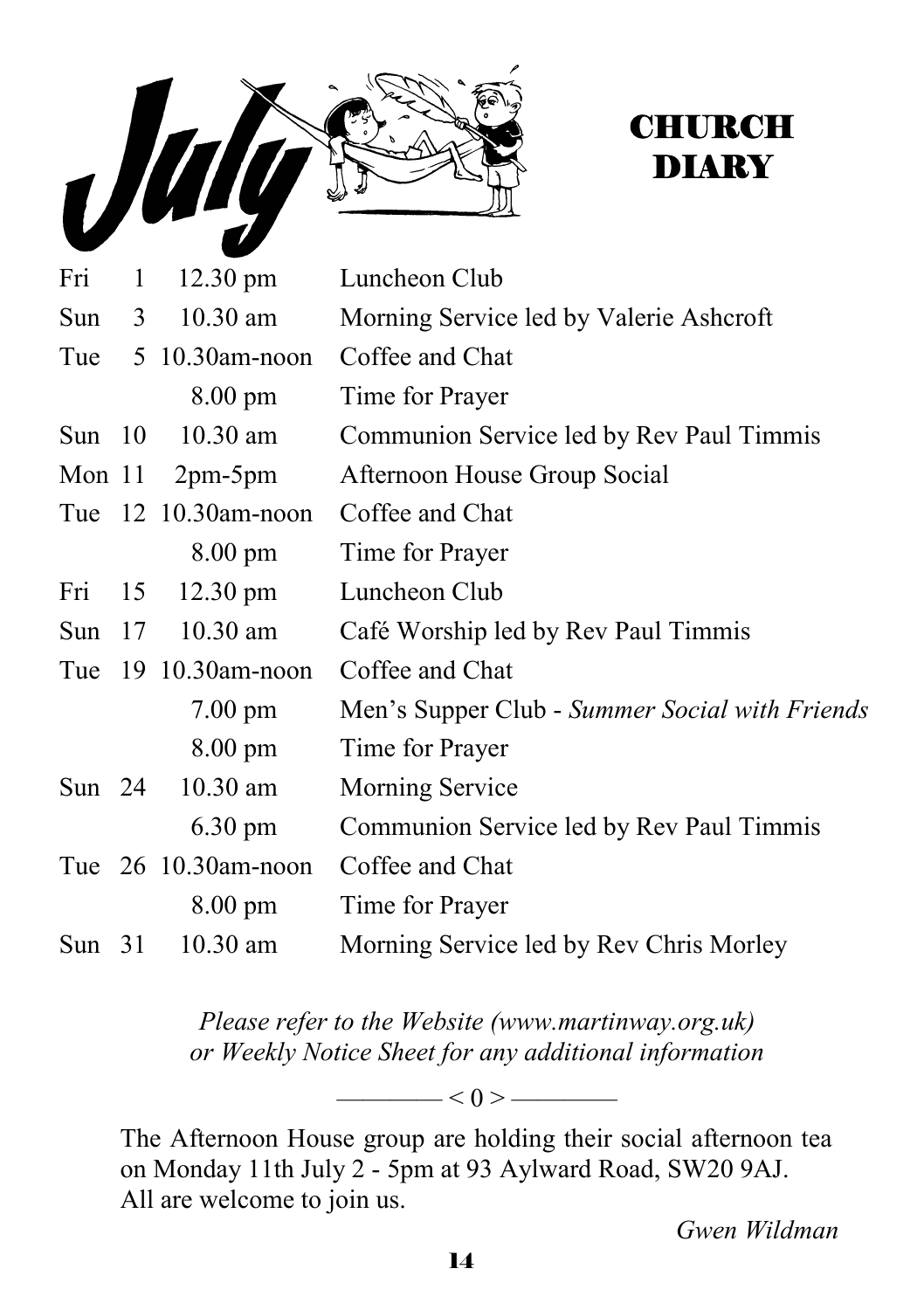**CHURCH** DIARY



| Tue 2    |   | $8.00 \text{ pm}$ | Time for Prayer                                         |
|----------|---|-------------------|---------------------------------------------------------|
| Sun $7$  |   | $10.30$ am        | Morning Service led by Valerie Ashcroft                 |
| Tue      | 9 | $8.00 \text{ pm}$ | Time for Prayer                                         |
| Sun $14$ |   | $10.30$ am        | Morning Service with Baptism<br>led by Rev Paul Timmis  |
| Tue 16   |   | $8.00 \text{ pm}$ | Time for Prayer                                         |
| Sun $21$ |   | $10.30$ am        | Morning Service led by Tony Loft                        |
|          |   | $6.30 \text{ pm}$ | Healing and Communion Service<br>led by Rev Paul Timmis |
| Tue 23   |   | $8.00 \text{ pm}$ | Time for Prayer                                         |
| Sun $28$ |   | $10.30$ am        | Morning Service led by Brenda Cannon                    |
| Tue 30   |   | $8.00 \text{ pm}$ | Time for Prayer                                         |

 $-$  < 0 > —



# *Happy Birthday*

and especially to:

**Francesca Heald on 5th July Anne Jenkins on 12th July Jessica Hazen on 26th July Rebecca Smith on 11th August**